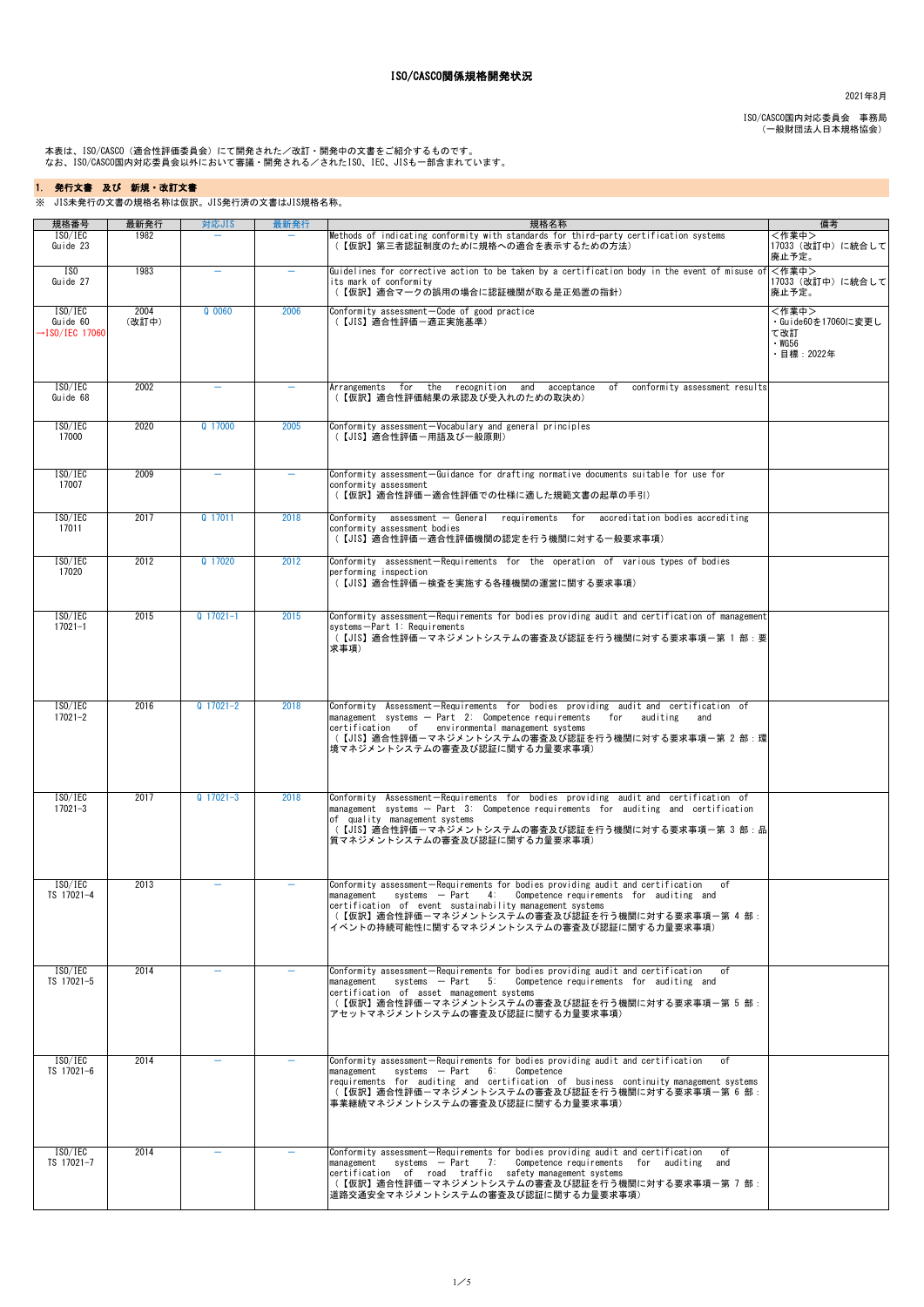| ISO/IEC                | 2019          |                          |         | Conformity assessment -- Requirements for bodies providing audit and certification of                                                                                                                                                                                                                                                       |                                                         |
|------------------------|---------------|--------------------------|---------|---------------------------------------------------------------------------------------------------------------------------------------------------------------------------------------------------------------------------------------------------------------------------------------------------------------------------------------------|---------------------------------------------------------|
| TS 17021-8             |               |                          |         | management systems -- Part 8: Competence requirements for auditing and certification of<br>management systems for sustainable development in communities<br>(【仮訳】適合性評価-マネジメントシステムの審査及び認証を行う機関に対する要求事項一第 8 部:<br> コミュニティの持続可能な開発マネジメントシステムの審査及び認証に関する力量要求事項)                                                                                 |                                                         |
| ISO/IEC<br>TS 17021-9  | 2016          |                          |         | Conformity assessment -- Requirements for bodies providing audit and certification of<br>management systems -- Part 9: Competence requirements for auditing and certification of anti-<br>bribery management systems<br>(【仮訳】適合性評価-マネジメントシステムの審査及び認証を行う機関に対する要求事項-第 9 部:<br>反贈賄マネジメントシステムの審査及び認証に関する力量要求事項)                                 |                                                         |
| ISO/IEC<br>TS 17021-10 | 2018          | $Q$ 17021-10             | $2018*$ | Conformity assessment -- Requirements for bodies providing audit and certification of<br>management systems -- Part 10: Competence requirements for auditing and certification of<br>occupational health and safety management systems<br>(【JIS】適合性評価––マネジメントシステムの審査及び認証を行う機関に対する要求事項–第10部:労<br> 働安全衛生マネジメントシステムの審査及び認証に関する力量要求事項)          | JIS原案作成:一般財団<br><b> 法人日本規格協会、中央労</b><br>働災害防止協会         |
| ISO/IEC<br>TS 17021-11 | 2018          |                          |         | Conformity assessment -- Requirements for bodies providing audit and certification of<br>management systems -- Part 11: Competence requirements for auditing and certification of<br>facility management (FM) management systems<br>(【仮訳】適合性評価ーマネジメントシステムの審査及び認証を行う機関に対する要求事項一第 11 部:<br>ファシリティマネジメント (FM) マネジメントシステムの審査及び認証に関する力量要求事項)     |                                                         |
| ISO/IEC<br>TS 17021-12 | 2020          |                          |         | Conformity assessment -- Requirements for bodies providing audit and certification of<br>management systems -- Part 12: Competence requirements for auditing and certification of<br>collaborative business relationship management systems<br>(【仮訳】適合性評価-マネジメントシステムの審査及び認証を行う機関に対する要求事項-第 12 部:<br> 協力的なビジネス関係マネジメントシステムの審査及び認証に関する力量要求事項) |                                                         |
| ISO/IEC<br>TS 17021-13 | (新規)          |                          |         | Conformity assessment -- Requirements for bodies providing audit and certification of<br>management systems -- Part 13: Competence requirements for auditing and certification of<br>compliance management systems<br>(【仮訳】適合性評価-マネジメントシステムの審査及び認証を行う機関に対する要求事項-第 13 部:<br> コンプライアンスマネジメントシステムの審査及び認証に関する力量要求事項)                            | <作業中><br>CD投票中(~2021/6)                                 |
| ISO/IEC<br>TS 17021-14 | (新規)          |                          |         | Conformity assessment - Requirements for auditing and certification of management systems -<br>Part 14: Competence requirements for auditing and certification of management systems for<br>records<br>(【仮訳】適合性評価ーマネジメントシステムの審査及び認証を行う機関に対する要求事項一第 14部:<br> 記録マネジメントシステムの審査及び認証に関する力量要求事項)                                                  | 〈作業中〉<br>CD投票中 (2021/7~)                                |
| ISO/IEC TS<br>17023    | 2013          |                          |         | Conformity assessment - Guidelines for determining the duration of management system<br>certification audits<br> 適合性評価-マネジメントシステム認証審査の工数の決定に関する指針                                                                                                                                                                                           | SR投票済(~2020/9)<br>方向性検討中                                |
| ISO/IEC<br>17024       | 2012          | Q 17024                  | 2012    | Conformity assessment-General requirements for bodies operating certification of persons<br>(【JIS】適合性評価ー要員の認証を実施する機関に対する一般要求事項)                                                                                                                                                                                                             |                                                         |
| ISO/IEC<br>17025       | 2017          | Q 17025                  | 2018    | General requirements for the competence of testing and calibration laboratories<br>(【JIS】試験所及び校正機関の能力に関する一般要求事項)                                                                                                                                                                                                                            |                                                         |
| ISO/IEC<br>TR 17026    | 2015          |                          |         | for tangible products<br>Conformity assessment — Example of a certification scheme<br>(【仮訳】適合性評価一有形製品の認証スキームの例)                                                                                                                                                                                                                             |                                                         |
| ISO/IEC<br>TS 17027    | 2014          | $\overline{\phantom{0}}$ |         | Conformity assessment - Vocabulary related to competence of persons used for<br>certification of persons<br>(【仮訳】適合性評価ー要員認証に用いる要員の力量に関する用語)                                                                                                                                                                                                 |                                                         |
| ISO/IEC<br>TR 17028    | 2017          |                          |         | Conformity assessment -- Guidelines and examples of a certification scheme for services<br>(【仮訳】適合性評価ーサービスの認証スキームの指針及び事例)                                                                                                                                                                                                                   |                                                         |
| ISO/IEC<br>17029       | 2019          |                          |         | Conformity assessment-General requirements for validation/verification bodies<br>(【仮訳】適合性評価ー妥当性確認/検証機関に対する一般要求事項)                                                                                                                                                                                                                           |                                                         |
| ISO/IEC<br>17030       | 2003<br>(改訂中) | Q 17030                  | 2004    | Conformity assessment-General requirements for third-party marks of conformity<br>(【JIS】適合性評価一第三者適合マークに対する一般要求事項)                                                                                                                                                                                                                           | <作業中><br>・改訂中 (G23,G27も統合)<br>$\cdot$ WG55<br>・目標:2021年 |
| ISO/IEC<br>TR 17032    | 2019          |                          |         | Guidelines and examples of a certification scheme for process<br>(【仮訳】プロセスの認証スキームの指針及び事例)                                                                                                                                                                                                                                                   |                                                         |
| ISO<br>TS 17033        | 2019          |                          |         | Ethical claims and supporting information -- Principles and requirements<br>(【仮訳】エシカルクレイム及び裏付け情報ー原則及び要求事項)                                                                                                                                                                                                                                  |                                                         |
| ISO<br>17034           | 2016          | Q 17034                  | 2018    | General requirements for the competence of reference material producers<br>(【JIS】標準物質生産者の力量に関する一般要求事項)                                                                                                                                                                                                                                      |                                                         |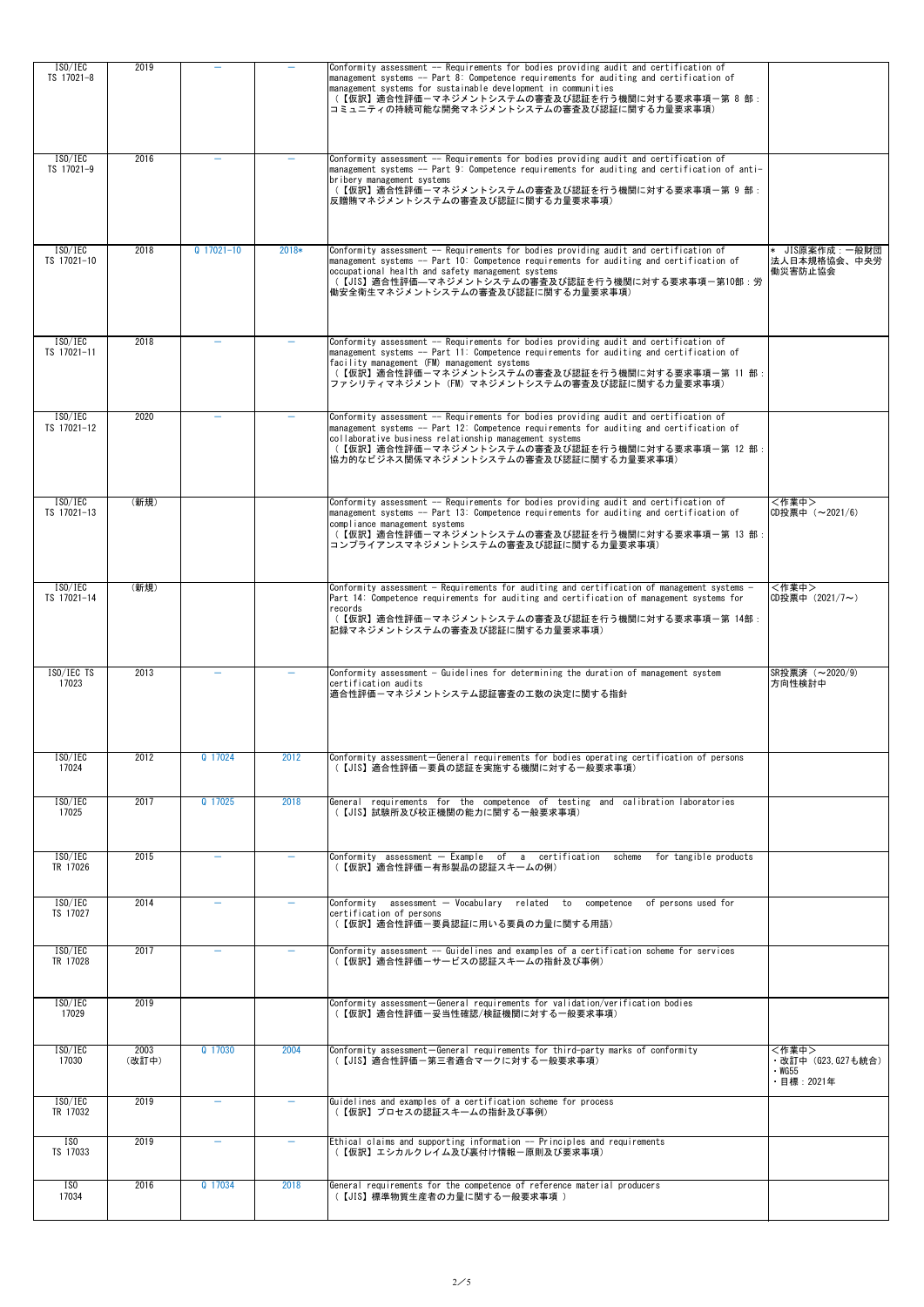| ISO/IEC<br>17040             | 2005          | Q 17040                  | 2006 | Conformity assessment-General requirements for peer assessment of conformity assessment<br>bodies and accreditation bodies<br>(【JIS】適合性評価-適合性評価機関及び認定機関の同等性評価に対する一般要求事項)                                     |                                                                                                                                                                                                         |
|------------------------------|---------------|--------------------------|------|--------------------------------------------------------------------------------------------------------------------------------------------------------------------------------------------------------------|---------------------------------------------------------------------------------------------------------------------------------------------------------------------------------------------------------|
| ISO/IEC<br>17043             | 2010<br>(改訂中) | Q 17043                  | 2011 | Conformity assessment-General requirements for proficiency testing<br>(【JIS】適合性評価ー技能試験に対する一般要求事項)                                                                                                            | <作業中><br>・改訂中<br>$\cdot$ WG56<br>・目標:2022年                                                                                                                                                              |
| ISO/IEC<br>$17050 - 1$       | 2004          | $Q$ 17050-1              | 2005 | Conformity assessment-Supplier's declaration of conformity-Part 1: General requirements<br>(【JIS】適合性評価—供給者適合宣言—第 1 部: 一般要求事項)                                                                                |                                                                                                                                                                                                         |
| ISO/IEC<br>17050-2           | 2004          | $Q$ 17050-2              | 2005 | Conformity assessment-Supplier's declaration of conformity-Part 2: Supporting<br>documentation<br>(【JIS】適合性評価一供給者適合宣言一第 2 部: 支援文書)                                                                           |                                                                                                                                                                                                         |
| ISO/IEC<br>17060             | (新規)          |                          |      | Conformity assessment $-$ Code of good practice<br>(【仮訳】適合性評価一行動規範)                                                                                                                                          | 〈作業中〉<br>・Guide60を17060に変更し<br>て改訂<br>$\cdot$ WG56<br>・目標:2022年                                                                                                                                         |
| ISO/IEC<br>17065             | 2012          | Q 17065                  | 2012 | Conformity assessment-Requirements for bodies certifying products, processes and services<br>(【JIS】適合性評価ー製品,プロセス及びサービスの認証を行う機関に対する要求事項)                                                                      |                                                                                                                                                                                                         |
| ISO/IEC<br>17067             | 2013          | Q 17067                  | 2014 | Conformity assessment-Fundamentals of product certification and guidelines for product<br>certification schemes<br>(【JIS】適合性評価ー製品認証の基礎及び製品認証スキームのための指針)                                                      |                                                                                                                                                                                                         |
| ISO<br>TS 21030              | (新規)          |                          |      | Educational organizations - Requirements for bodies providing audit and certification of<br>educational organizations management systems<br>(【仮訳】教育機関-マネジメントシステムの審査及び認証を行う機関に対する要求事項)                        | 〈作業中〉                                                                                                                                                                                                   |
| $\overline{150}$<br>TS 22003 | 2013<br>(改訂中) | $\overline{\phantom{0}}$ |      | Food safety management systems - Requirements for bodies providing audit and certification of<br>food safety management systems<br>(【仮訳】食品安全マネジメントシステムー食品安全マネジメントシステムの審査及び認証を行う機関に22003-1として改訂予定<br>対する要求事項) | <作業中><br>・TS22003をIS化し、ISO<br>(17021をベースとして追加<br>要求事項を記載)。<br>· このほかISO 22003-2を新<br> 規開発予定(22003のスコー<br>プを拡大して17065をベース<br>として要求事項を追加)。<br>· JWG36 (TC34/SC17共同)<br>・目標:<br>$-1=2021$ 年<br>$-2=2021$ 年 |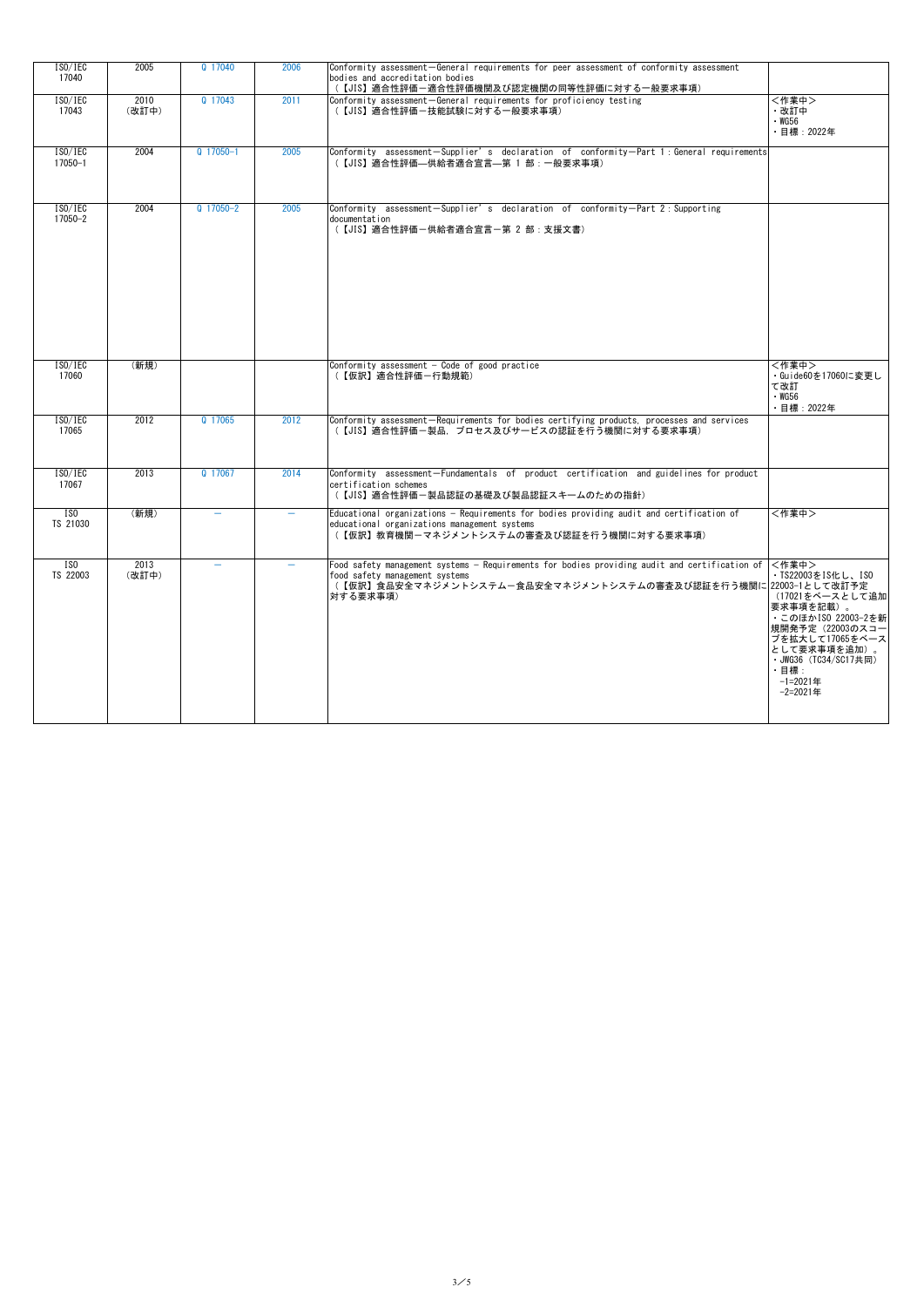## 2. 廃止された文書

※ JIS化された文書の規格名称は JIS規格名称。

| 規格番号                      | 発行年  | 対応 JIS     | 発行年  | 規格名称                                                                                                                             | 切替先                                   |
|---------------------------|------|------------|------|----------------------------------------------------------------------------------------------------------------------------------|---------------------------------------|
| ISO/IEC                   | 1994 |            |      | Guidelines for drafting of standards suitable for use for                                                                        | ISO/IEC 17007:2009                    |
| Guide 7                   |      |            |      | conformity assessment                                                                                                            |                                       |
|                           |      |            |      | (【仮訳】適合性評価のための使用に適した規格作成の指針)                                                                                                     |                                       |
| ISO/IEC                   | 1978 |            |      | Code of principles on third-party certification systems and related ISO/IEC Guide 60:1994                                        |                                       |
| Guide 16                  |      |            |      | standards<br>(【仮訳】 (省略))                                                                                                         |                                       |
| ISO/IEC                   | 1996 | $Q$ 0022   | 1997 | General criteria for supplier's declaration of conformity                                                                        | ISO/IEC 17050-1, -2:2004              |
| Guide 22                  |      |            |      | (【JIS】供給者による適合の宣言に関する一般基準)                                                                                                       |                                       |
| ISO/IEC                   | 1978 |            |      | Guidelines for the acceptance of testing and inspection agencies byはし                                                            |                                       |
| Guide 24                  |      |            |      | certification bodies                                                                                                             |                                       |
|                           |      |            |      | (【仮訳】 (省略))                                                                                                                      |                                       |
| ISO/IEC                   | 1990 | Z 9325     | 1996 | General requirements for the competence of calibration and                                                                       | ISO/IEC 17025:1999                    |
| Guide 25                  |      |            |      | testing laboratories<br>(【JIS】校正機関及び試験所の能力に関する一般要求事項)                                                                            |                                       |
| ISO/IEC                   | 2004 |            | ÷,   | Conformity assessment $-$ Guidance on a third-party certification                                                                | ISO/IEC TR17026:2015                  |
| Guide 28                  |      |            |      | system for products                                                                                                              |                                       |
|                           |      |            |      | (【仮訳】適合性評価-製品に関する第三者認証システムのガイダンス)                                                                                                |                                       |
| ISO/IEC                   | 1988 |            | -    | General requirements for the acceptance of inspection bodies                                                                     | ISO/IEC 17020:1998                    |
| Guide 39                  |      |            |      | (【仮訳】 (省略) )                                                                                                                     |                                       |
| ISO/IEC                   | 1983 |            |      | General requirements for the acceptance of certification bodies                                                                  | $ISO/IEC$ Guide $65:1996$             |
| Guide 40                  |      |            |      | (【仮訳】(省略))                                                                                                                       |                                       |
|                           |      |            |      |                                                                                                                                  |                                       |
| ISO/IEC                   | 1984 |            |      | Guidelines for a step-by-step approach to an international                                                                       | なし                                    |
| Guide 42                  |      |            |      | certification system<br>(【仮訳】 (省略) )                                                                                             |                                       |
| ISO/IEC                   | 1984 |            |      | Development<br>operation of<br>laboratory proficiency<br>and                                                                     | $1\text{SO}/\text{IEC}$ Guide 43-1, - |
| Guide 43                  |      |            |      | testing                                                                                                                          | 2:1997                                |
|                           |      |            |      | (【仮訳】 (省略) )                                                                                                                     |                                       |
| ISO/IEC                   | 1997 | $Q$ 0043-1 | 1998 | $\sqrt{P}$ Proficiency testing by interlaboratory comparisons - Part 1:                                                          | ISO/IEC 17043:2010                    |
| Guide $43 - 1$            |      |            |      | Development and operation of proficiency testing schemes                                                                         |                                       |
|                           |      |            |      | (【JIS】試験所間比較による技能試験 第1部:技能試験スキームの開                                                                                               |                                       |
|                           |      | $Q$ 0043-2 |      | 発及び運営)                                                                                                                           |                                       |
| ISO/IEC<br>Guide $43 - 2$ | 1997 |            | 1998 | Proficiency testing by interlaboratory comparisons - Part $2:$<br>Selection and use of proficiency testing schemes by laboratory | ISO/IEC 17043:2010                    |
|                           |      |            |      | accreditation bodies                                                                                                             |                                       |
|                           |      |            |      | (【JIS】試験所間比較による技能試験 第 2 部:試験所認定機関による                                                                                             |                                       |
|                           |      |            |      | 技能試験スキームの選定及び利用)                                                                                                                 |                                       |
| ISO/IEC                   | 1985 |            |      | General rules for ISO or IEC international third-party                                                                           | なし                                    |
| Guide 44                  |      |            |      | certification schemes for products                                                                                               |                                       |
| ISO/IEC                   | 1986 |            |      | (【仮訳】 (省略) )<br>Guidelines for third-party assessment and registration of a                                                      | $ISO/IEC$ Guide 62:                   |
| Guide 48                  |      |            |      | supplier's Quality System                                                                                                        | 1996                                  |
|                           |      |            |      | (【仮訳】 (省略) )                                                                                                                     |                                       |
| ISO/IEC                   | 2005 |            |      | Conformity assessment - Guidance on the use of an                                                                                | ISO/IEC TR17026:2015                  |
| Guide 53                  |      |            |      | organization's quality management system in product                                                                              |                                       |
|                           |      |            |      | certification                                                                                                                    |                                       |
|                           |      |            |      | (【仮訳】適合性評価-製品認証における組織の品質マネジメントシステ                                                                                                |                                       |
| ISO/IEC                   | 1989 |            |      | ムの活用に関する指針)<br>An approach to the review by a certification body of its own                                                      | なし                                    |
| Guide 56                  |      |            |      | internal quality system                                                                                                          |                                       |
|                           |      |            |      | (【仮訳】 (省略))                                                                                                                      |                                       |
|                           |      |            |      |                                                                                                                                  |                                       |
| ISO/IEC                   | 1991 | $\equiv$   |      | Guidelines for the presentation of inspection results                                                                            | ISO/IEC 17020:1998                    |
| Guide 57                  |      |            |      | (【仮訳】 (省略) )                                                                                                                     |                                       |
| ISO/IEC                   | 1993 | Z 9358     | 1996 | Calibration and testing laboratory accreditation systems                                                                         | ISO/IEC 17011:2004                    |
| Guide 58                  |      |            |      | - General requirements for operation and recognition<br>(【JIS】校正機関及び試験所の認定システムー運営及び承認に関する一般                                      |                                       |
|                           |      |            |      | 要求事項)                                                                                                                            |                                       |
| ISO/IEC                   | 1994 |            |      | ISO/IEC Code of good practice for conformity assessment                                                                          | $ISO/IEC$ Guide $60:2004$             |
| Guide 60                  |      |            |      | (【仮訳】 (省略) )                                                                                                                     |                                       |
| ISO/IEC                   | 1996 | Z 9361     | 1996 | General requirements for assessment and accreditation of                                                                         | ISO/IEC 17011:2004                    |
| Guide 61                  |      |            |      | certification/registration bodies                                                                                                |                                       |
|                           |      |            |      | (【JIS】認証機関及び審査登録機関の認定審査並びに認定機関に対する一<br>般要求事項)                                                                                    |                                       |
| ISO/IEC                   | 1996 | Z 9362     | 1996 | General requirements for bodies operating assessment and                                                                         | ISO/IEC 17021:2006                    |
| Guide 62                  |      |            |      | certification/registration of quality systems                                                                                    |                                       |
|                           |      |            |      | (【JIS】品質システム審査登録機関に対する一般要求事項)                                                                                                    |                                       |
|                           |      |            |      |                                                                                                                                  |                                       |